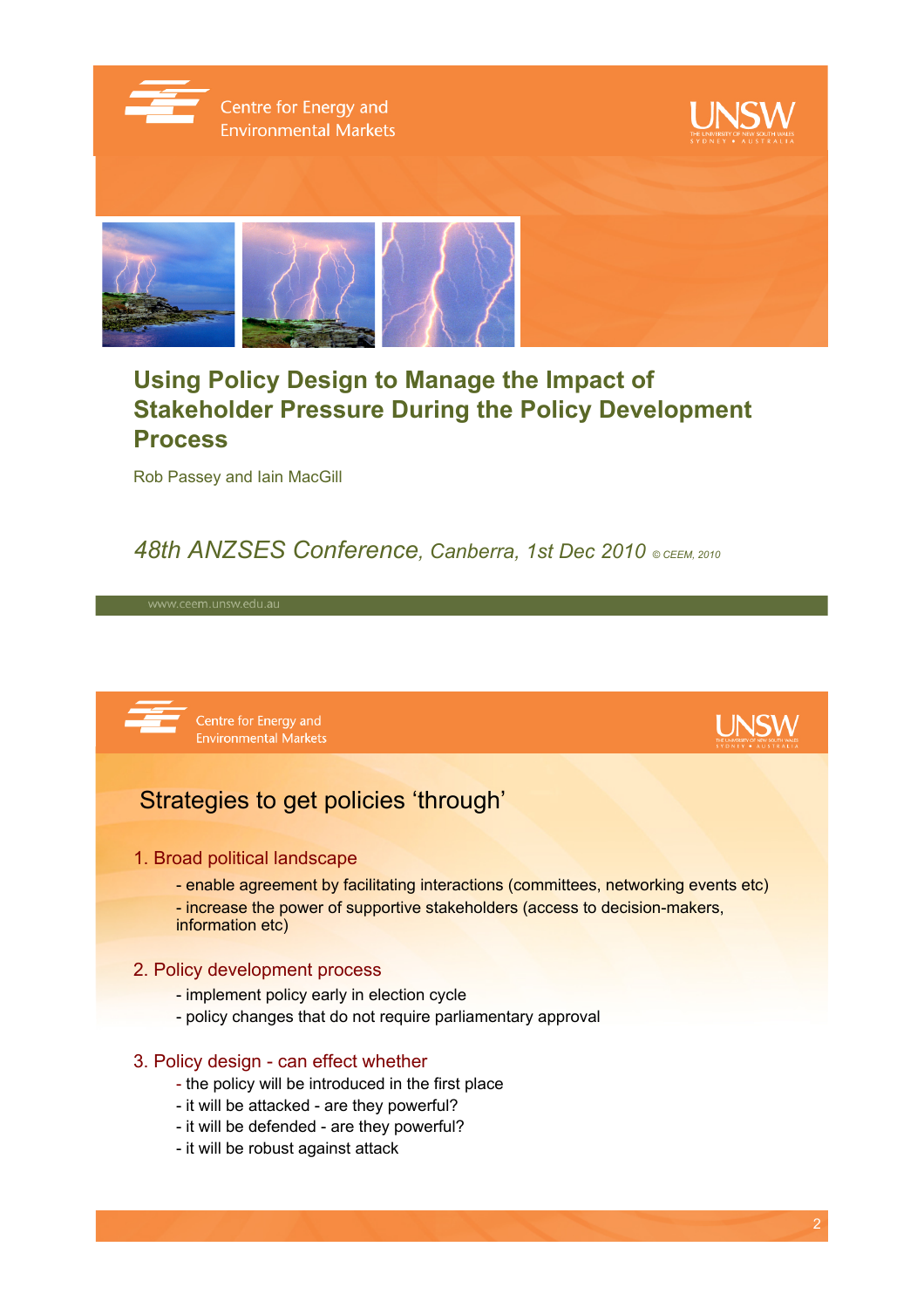



### Will it be introduced?

#### 1. Likely

- facilitate political grandstanding, prestige, vote capture
- supported by advisors and bureaucracy
- advantages key incumbent stakeholders
- impact on electorate although negative is diffuse
- modest/no change from BAU

#### 2. Unlikely

- counter to party/personal ideology
- considered likely to be attacked by powerful interests
- impact on electorate although positive is diffuse
- very significant changes to current arrangements



Centre for Energy and **Environmental Markets** 

# **UNSW**

### Will it be attacked?

#### 1. Likely

- significant adverse impact on powerful, motivated and coordinated stakeholders that might lose money/influence (eg. Resource Super Profits Tax)

- a wide scope and so impacts on a broad group of stakeholders who may form a coalition

#### 2. Unlikely

- impacts on weak or poorly organised or 'diffuse' stakeholders, or on stakeholders with conflicting aims

- has limited impact

- has an indirect and gradual (and perhaps uncertain) adverse impact on powerful stakeholders

- is easy for key powerful stakeholders to be protected from impacts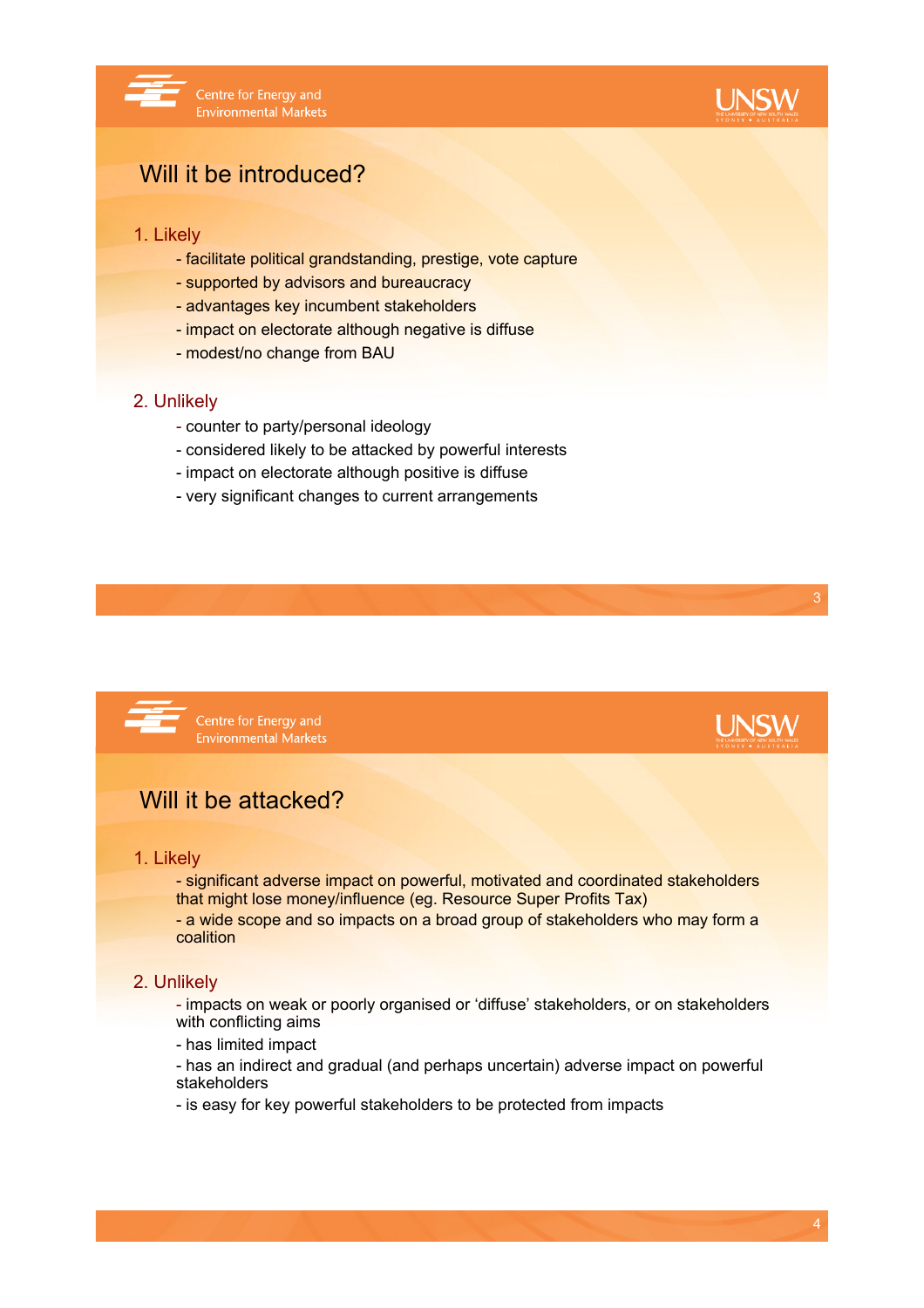



# Will it be defended?

#### 1. Likely

- favourably impacts on relatively powerful stakeholders (organised, motivated, numerous)

#### 2. Unlikely

- complex policies are less likely to be supported by less organised / powerful stakeholders that may not be able to understand them - if the benefit it provides is perceived as relatively small, diffuse, intangible or in the future

### Is it robust against attack?

#### 1. Likely

- simple: changes are transparent, impacts more obvious

#### 2. Unlikely

- complex: changes buried in the detail, difficult to understand consequences





- no real threat to the incumbent electricity industry

- no direct threat to energy-intensive industries (consolidated revenue, not end-user levy)

#### 2. Unlikely: Carbon tax

- counter to principles of small government
- open to attack as yet another tax
- GHG mitigation benefits not clear or immediate
- short-term benefits dependent on government redistribution of revenue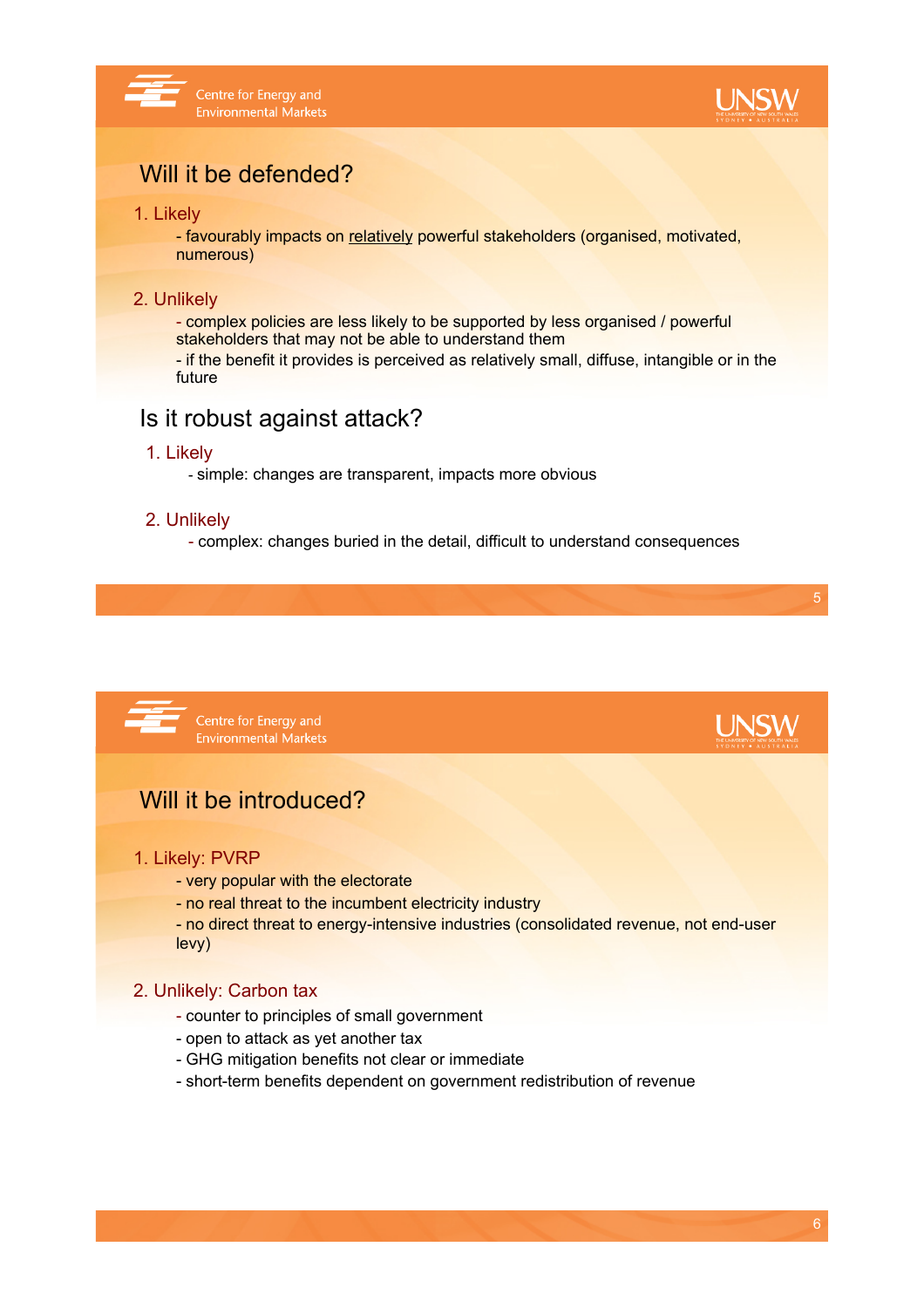



**LINSW** 

# Will it be attacked?

#### 1. Likely: CPRS

- significant adverse impact on powerful, motivated and coordinated stakeholders
- wide scope, stakeholders formed informal coalitions

#### 2. In between: eRET

- some opposition from incumbents and single price signal purists
- little impact on incumbent generators because of demand growth
- energy intensive industries exempted

#### 3. Unlikely: EEO

- companies must investigate opportunities for EE
- publicly report but no need to implement



Centre for Energy and **Environmental Markets** 

# Will it be defended?

#### 1. Likely: eRET

- compared to amendments in 2003, RE industry much more established
- very clear benefits to this group
- popular with electorate

#### 2. Unlikely: CPRS

- large complex policy
- beneficiaries not coordinated, unlikely to have capacity to understand and respond
- relatively diffuse, intangible future benefit

### Robust?

#### 1. Likely: MEPS

- simple: category, energy use, timeframe

#### 2. Unlikely: CPRS

- complexity breeds complexity (compensation opens the gate)
- increased complexity leads to reduced robustness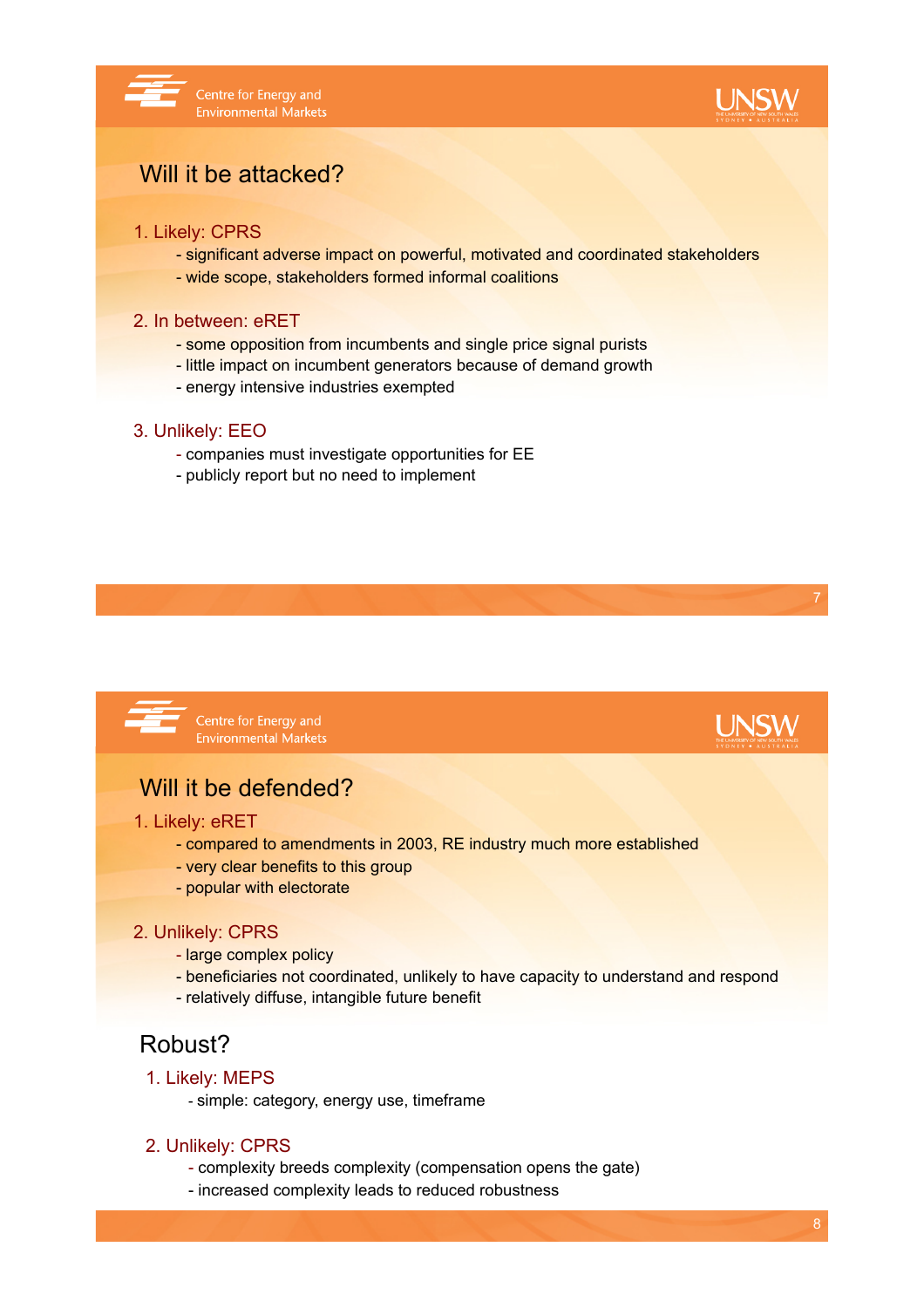



### Therefore …..

#### Policies should:

- facilitate political grandstanding, prestige, vote capture
- be supported by advisors and bureaucracy
- have limited adverse impacts on key incumbent stakeholders, or actually advantage them
- be complex and have low transparency to make it more difficult for disadvantaged stakeholders to understand it's consequences

#### Policies should:

- achieve major and rapid greenhouse emission reductions
- drive fundamental and broad reaching changes to the operation of the economy as well as major infrastructure
- achieve a scale of change that poses risks to the current, politically powerful stakeholders

#### We have a problem …



- need to delay policy or make less effective and compensate incumbents at cost to society
- unacceptable by stakeholders wanting strong action
- National ETS failed in Australia, US, Japan, Canada, French C tax blocked
- EU ETS operating but successful? and not likely to be replicated

#### Flotillas:

- less complex and positively impact with relatively short-term tangible benefits on a targeted group of stakeholders
- each policy makes a relatively small impact on powerful stakeholders - are responsible for emissions reductions in most countries (eg. MEPS, RET/Solar Credits, WCs, PVRP/SHCP/FiTs)
- BUT, not effective enough, administration costs, aggregate complexity, double regulation, conflicting incentives